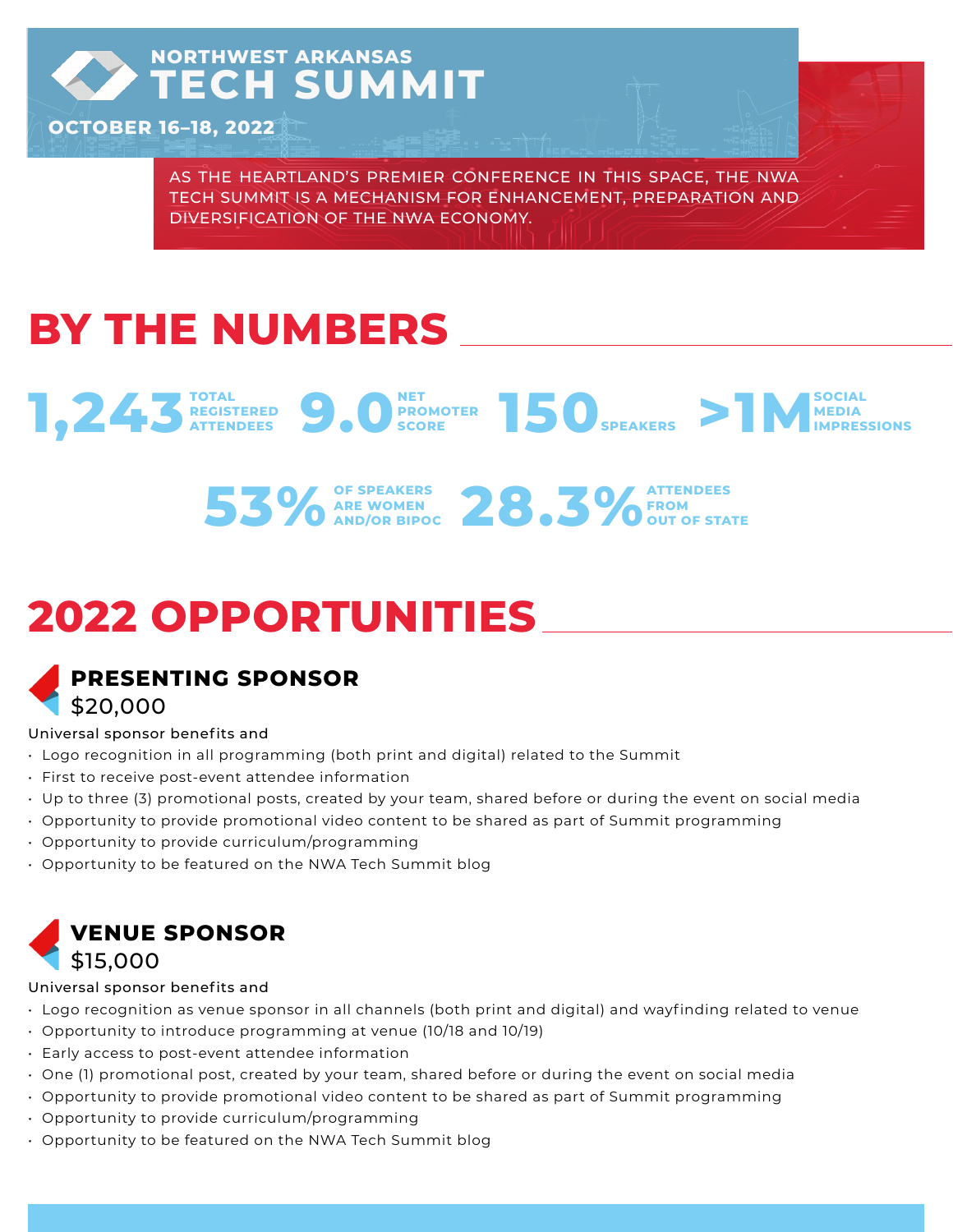## **KEYNOTE SESSION SPONSOR** \$10,000

#### Universal sponsor benefits and

- Logo recognition in all channels (both print and digital) related to speaker
- Opportunity to introduce session speaker
- Opportunity to provide promotional video content to be shared as part of Summit programming
- Opportunity to provide curriculum/programming
- Opportunity to be featured on the NWA Tech Summit blog

### **VIP RECEPTION SPONSOR**

\$7,500 | VIP Reception to be held 10/17 (date/time subject to change)

#### Universal sponsor benefits and

- An additional two (2) invitations to the VIP Reception
- Logo recognition as a sponsor of the VIP Reception
- Logo recognition in all channels (both print and digital) related to the reception
- Opportunity to provide promotional video content to be shared as part of Summit programming

### **INNOVATOR OF THE YEAR AWARD SPONSOR** \$5,000

#### Universal sponsor benefits and

- Exclusive logo recognition as sponsor of the Innovator of the Year Award
- Logo recognition in all channels (both print and digital) related to the award
- Opportunity to make remarks and/or present the award
- Opportunity to provide promotional video content to be shared as part of Summit programming

### **EMERGING INNOVATOR OF THE YEAR AWARD SPONSOR** \$5,000

#### Universal sponsor benefits and

- Exclusive logo recognition as sponsor of the Emerging Innovator of the Year Award
- Logo recognition in all channels (both print and digital) related to the award
- Opportunity to make remarks and/or present the award
- Opportunity to provide promotional video content to be shared as part of Summit programming

## **BREAKFAST SPONSOR**

\$5,000 (10/17 and 10/18) | \$3,500 (10/17 or 10/18)

#### Universal sponsor benefits and

- At \$5,000, opportunity to speak during lunch programming (on either 10/17 or 10/18)
- Logo recognition as a lunch sponsor
- Opportunity to provide promotional video content to be shared as part of Summit programming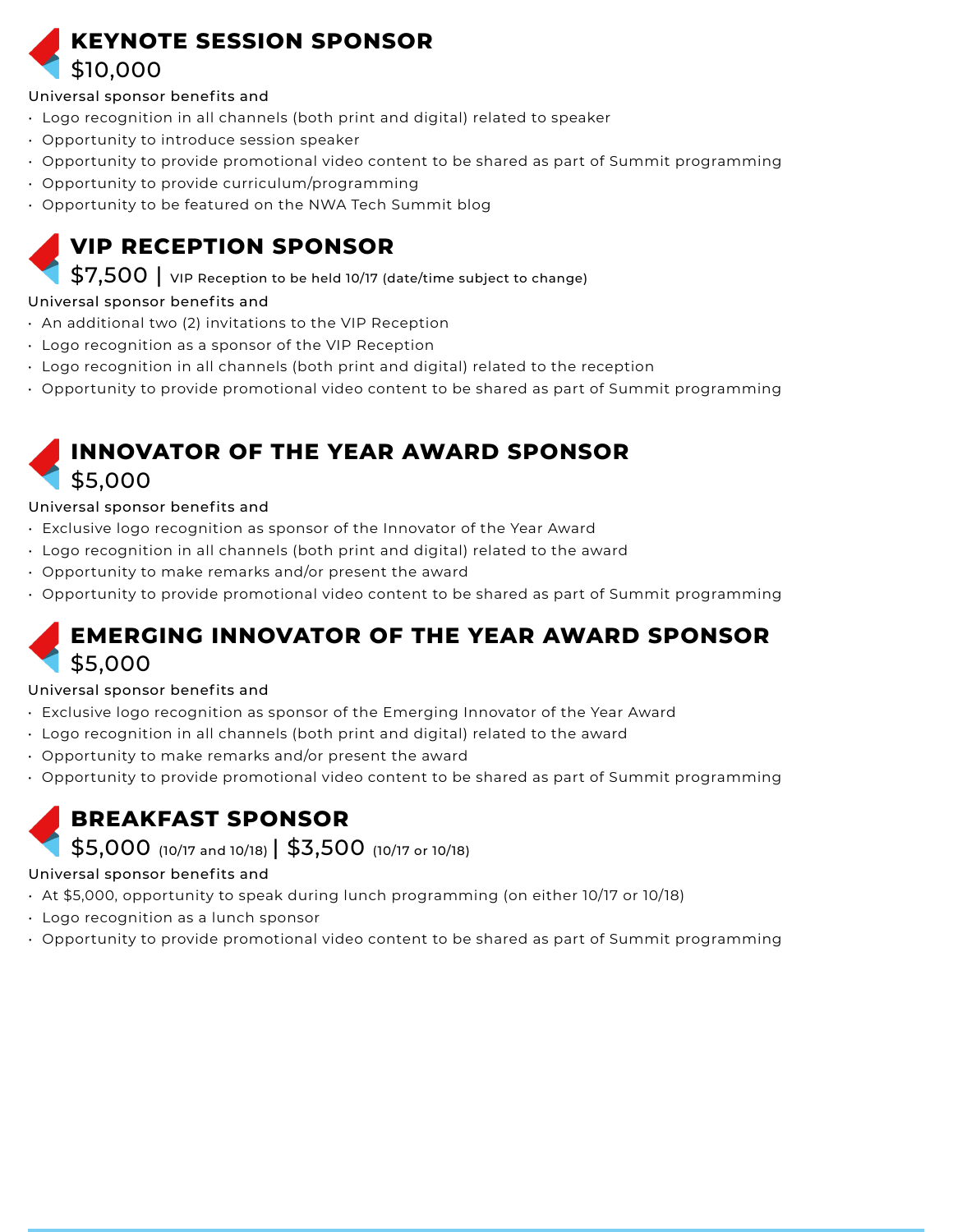## **LUNCH SPONSOR**

### \$5,000 (10/17 and 10/18) | \$3,500 (10/17 or 10/18)

### Universal sponsor benefits and

- At \$5,000, opportunity to speak during lunch programming (on either 10/17 or 10/18)
- Logo recognition as a lunch sponsor
- Opportunity to provide promotional video content to be shared as part of Summit programming

## **BREAKOUT SESSION SPONSOR** \$3,500

#### Universal sponsor benefits and

- Logo recognition in all channels (both print and digital) related to the session
- Opportunity to introduce session speaker(s)

# **WELCOME RECEPTION SPONSOR**

\$3,500 | Welcome Reception to be held 10/16 (date/time subject to change)

### Universal sponsor benefits and

- Unlimited invitations to the Welcome Reception
- opportunity to make opening or closing remarks
- Logo recognition as a sponsor of the Welcome Reception
- Logo recognition in all channels (both print and digital) related to the reception

# **NWA TECH SUMMIT TOTE SPONSOR** \$3,500

### Universal sponsor benefits and

• Logo recognition on the 2022 NWA Tech Summit tote, give to all in-person attendees

# **NWA TECH SUMMIT BADGE SPONSOR** \$3,500

### Universal sponsor benefits and

• Logo recognition on the 2022 NWA Tech Summit badge, give to all in-person attendees

# **NWA TECH SUMMIT LANYARD SPONSOR** \$3,500

#### Universal sponsor benefits and

• Logo recognition on the 2022 NWA Tech Summit lanyard, give to all in-person attendees